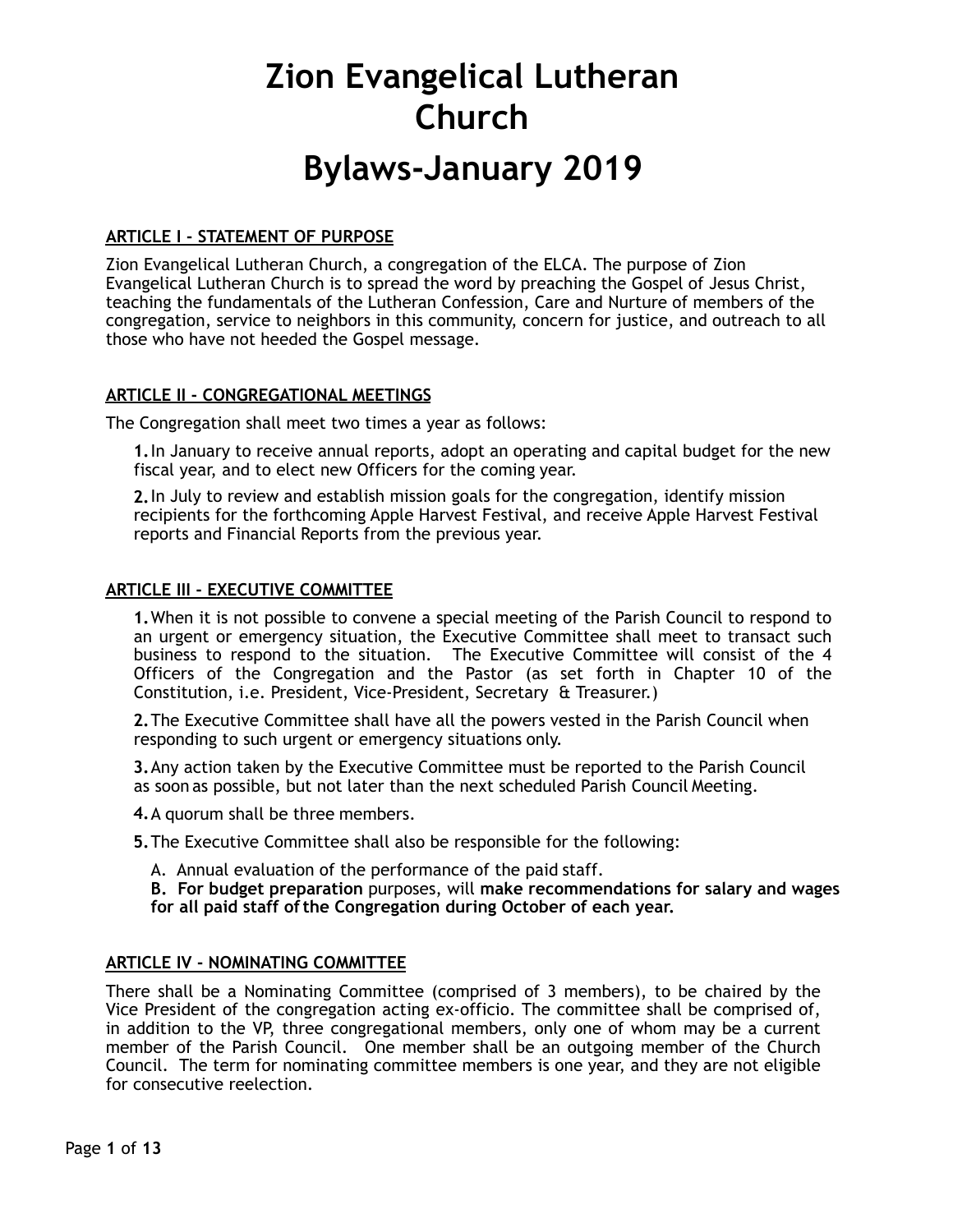# **Bylaws-January 2019**

# **ARTICLE V - AUDIT COMMITTEE**

There shall be an Audit Committee, appointed by the President – per Sec. 12 of the Constitution, to be comprised of two members of the congregation, neither of whom shall be a member of the Parish Council or the Financial Secretary; they shall be responsible for the selection of the  $3<sup>rd</sup>$  party independent auditing firm to perform agreed upon auditing procedures of the books and records of the church at the end of the Treasurer's term. Term of appointment shall be 2 years, with one member appointed each year. Members are eligible for reappointment.

NOTE: Separate from the above noted Committee, and as set forth in ARTICLE XII, the Director of Financial Affairs will conduct an additional internal audit of the books and records of the Church during years when no outside auditor is so tasked.

# **ARTICLE VI - CALL COMMITTEE**

The Call Committee shall develop a profile which describes the pastoral needs of the congregation and shall seek the advice of the Bishop of the Synod in fulfilling its needs. Recommendations of a call to a new pastor shall be presented to the Parish Council and after their approval to a Congregation Assembly Meeting. The Call Committee shall consist of 7 members and is appointed by the Congregational Assembly.

# **ARTICLE VII - FISCAL YEAR**

The congregation's fiscal year shall commence on January 1st and conclude the following December 31st.

# **ARTICLE VIII - FINANCIAL RECORDS FOR ANNUAL AUDIT**

All organizations of the church shall annually submit their books and records for the audits – both the external audit as well as the internal audit. In Addition, all organizations of the church shall make their books and records immediately available upon request of the President, Vice-President, Treasurer, or Director of Financial Affairs.

# **ARTICLE IX - PARISH COUNCIL**

### **Section 1 - Organization**

The Parish Council shall consist of the Senior Pastor (ex-officio), President, Vice-President, Secretary, Treasurer, Director for Worship and Music, Director for Membership and Witness, Director for Financial Affairs, Director for Christian Welfare, Director for Christian Education, Director of Christian Fellowship, and Director for Church Facilities. There are 11 voting members, but the President shall only vote to break a tie. [*See the director's individual responsibilities*] The Directors shall function as the liaison between their committee and the Council.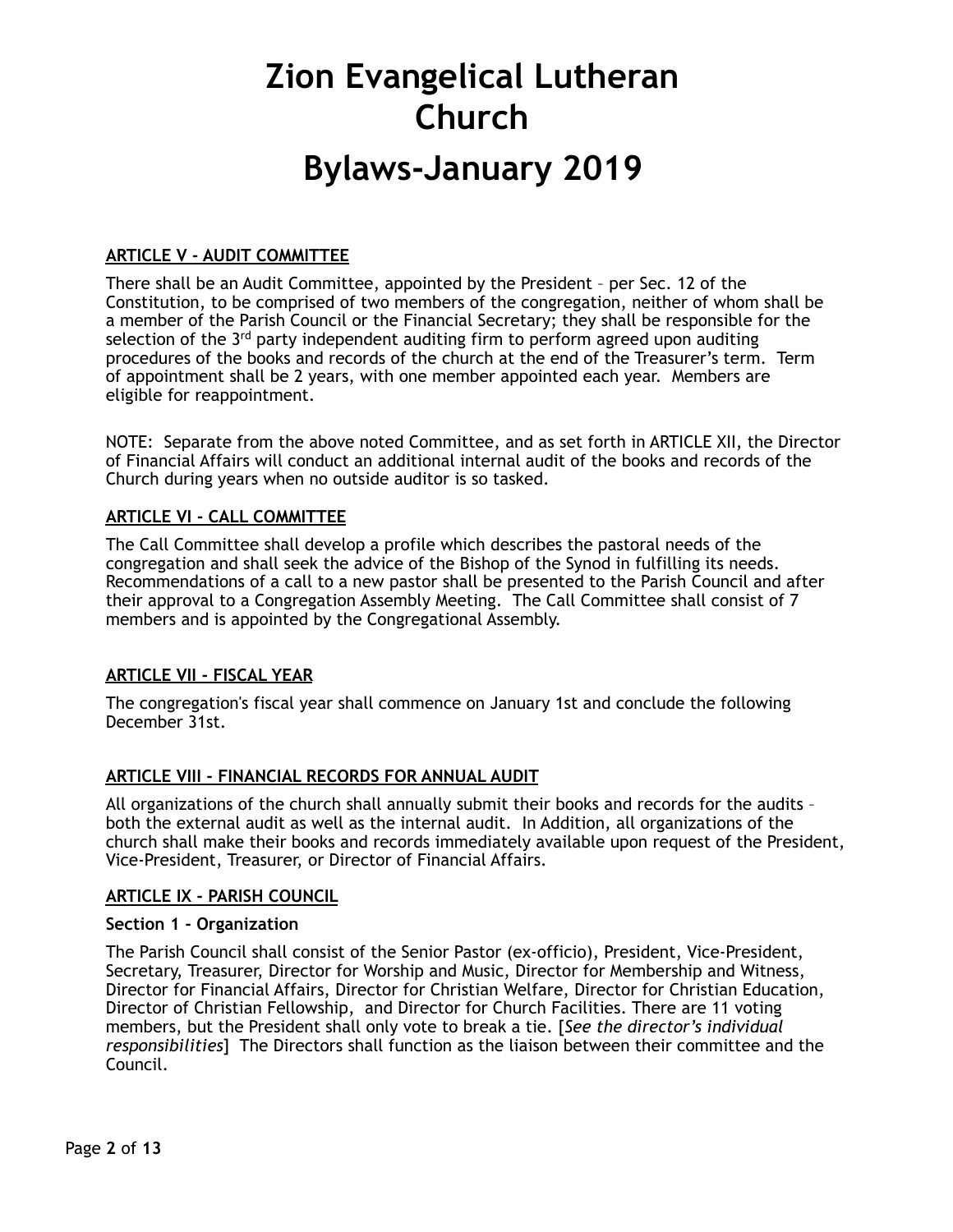# **Bylaws-January 2019**

# **Section 2 - Presiding Individuals**

The order of precedence for presiding over the Parish Council shall be President, Vice President, Director of Worship and Music, and Director of Membership and Witness.

# **Section 3 - Terms of Office**

The terms of office shall be as noted below and shall begin on February 1st and end on January 31st of the following year:

| President                                                              | Two $(2)$ years.                     |
|------------------------------------------------------------------------|--------------------------------------|
| <b>Vice President</b>                                                  | Two $(2)$ years.                     |
| Secretary                                                              | Two (2) years beginning in even year |
| <b>Treasurer</b>                                                       | Two (2) years beginning in odd       |
| year Director of Worship and Music                                     | Two (2) years beginning in odd       |
| year Director of Membership and Witness Two (2) years beginning in odd |                                      |
| year Director of Financial Affairs                                     | Two (2) years beginning in even      |
| year Director of Christian Welfare                                     | Two (2) years beginning in even      |
| year Director of Christian Education                                   | Two (2) years beginning in odd       |
| year Director of Christian Fellowship                                  | Two (2) years beginning in odd       |
| year Director of Church Facilities                                     | Two (2) years beginning in even      |
| year                                                                   |                                      |

All Officers and Directors may only serve two (2) consecutive terms of office.

# **Section 5 - Duties of Officers**

The duties of the officers shall be as follows:

# **1.President**

**a.**The President of the congregation shall preside over all meetings of the Parish Council and Congregation Assembly meetings. He/She shall, to the best of his or her ability, enforce the Constitution and by- laws of the congregation and carry out the expressed will of the congregation as embodied in the resolutions of the congregation assembly.

**b.**The President shall be welcome at all meetings (excluding Mutual Ministry), but will not have voting capacity except on the Parish Council or at a Congregation Assembly Meeting and then only in the case of a dead lock.

**c.**The President shall appoint an Audit Committee in accordance with Article V. of the bylaws. The President shall submit the Audit Committee's Report at the January congregational meeting each year.

**d.**The President shall appoint the nominating committee.

**e.**The President shall sign all contracts that have been negotiated and approved by the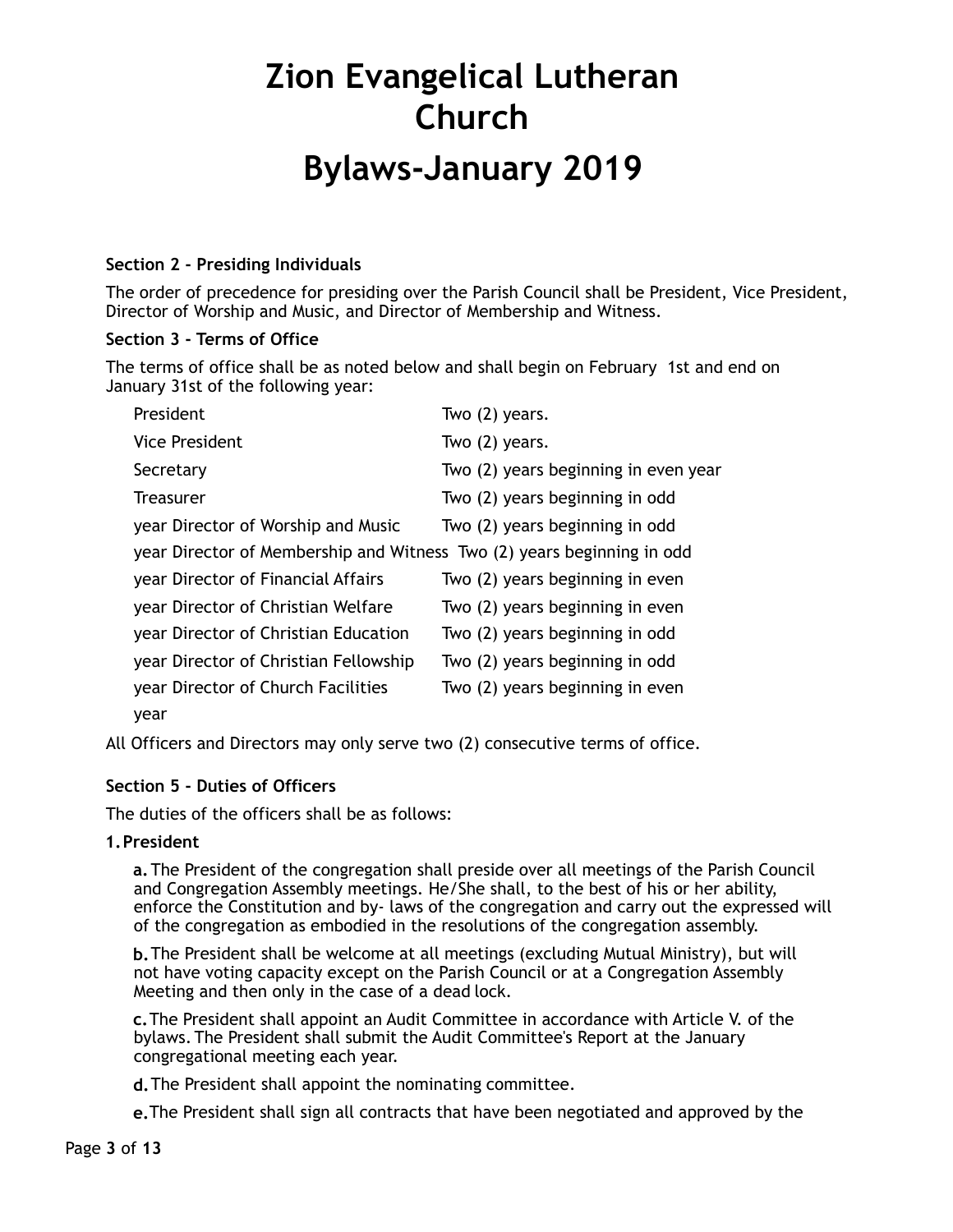Parish Council and/or Congregation.

### **2.Vice President**

**a.**The Vice President shall serve in the place of the President at designated meetings and committees.

**b.**In the absence of the President, the Vice President shall sign all contracts that have been negotiated and approved by the Parish Council and/or Congregation.

### **3.Secretary**

The Secretary shall be present at all Congregation Assembly meetings and at all meetings of the Parish Council and shall enter the minutes of all meetings of the various Administrative Boards in a permanent record book, which shall be available to all congregational members.

### **4.Treasurer**

The Treasurer shall:

**a.**Be responsible for accurate recordings of congregational receipts and disbursements and budgeted and actual expenditures according to proper accounting procedures and, as deemed advisable, shall suggest congregational consideration for improved methods and systems for keeping records.

- **b.**Present a written financial report at Congregation Assembly meetings and Parish Council meetings.
- **c.**Submit permanent financial records for audit.

**d.**Be responsible for remission of offerings for missions and church agencies and for prompt payments of salaries and expenditures authorized by the congregation, boards, and standing committees.

- **e.**Coordinate the expenditures of the various Boards.
- **f.** Sign all checks for payment of bills, salaries or other financial commitments of the congregation.

# **ARTICLE X - BOARD OF WORSHIP AND MUSIC**

### **Section 1 - Organization**

The Board of Worship and Music shall consist of the Director of Worship and Music, Pastor, Music Director, Representative of the Choir, Head Usher, Representative of the Altar Guild, and additional interested members of the Congregation.

# **Section 2 - Purpose of the Board**

The Board shall be comprised of individuals that demonstrate their Christian knowledge, zeal and experience which will be directed toward the spiritual welfare of the congregation and the supervision of everything pertaining to congregational worship.

### **Section 3 - General Duties**

**1.**The Board will meet as deemed necessary by the Director (whether monthly, bi-monthly or quarterly), but sufficient to insure that the Board is providing for the spiritual welfare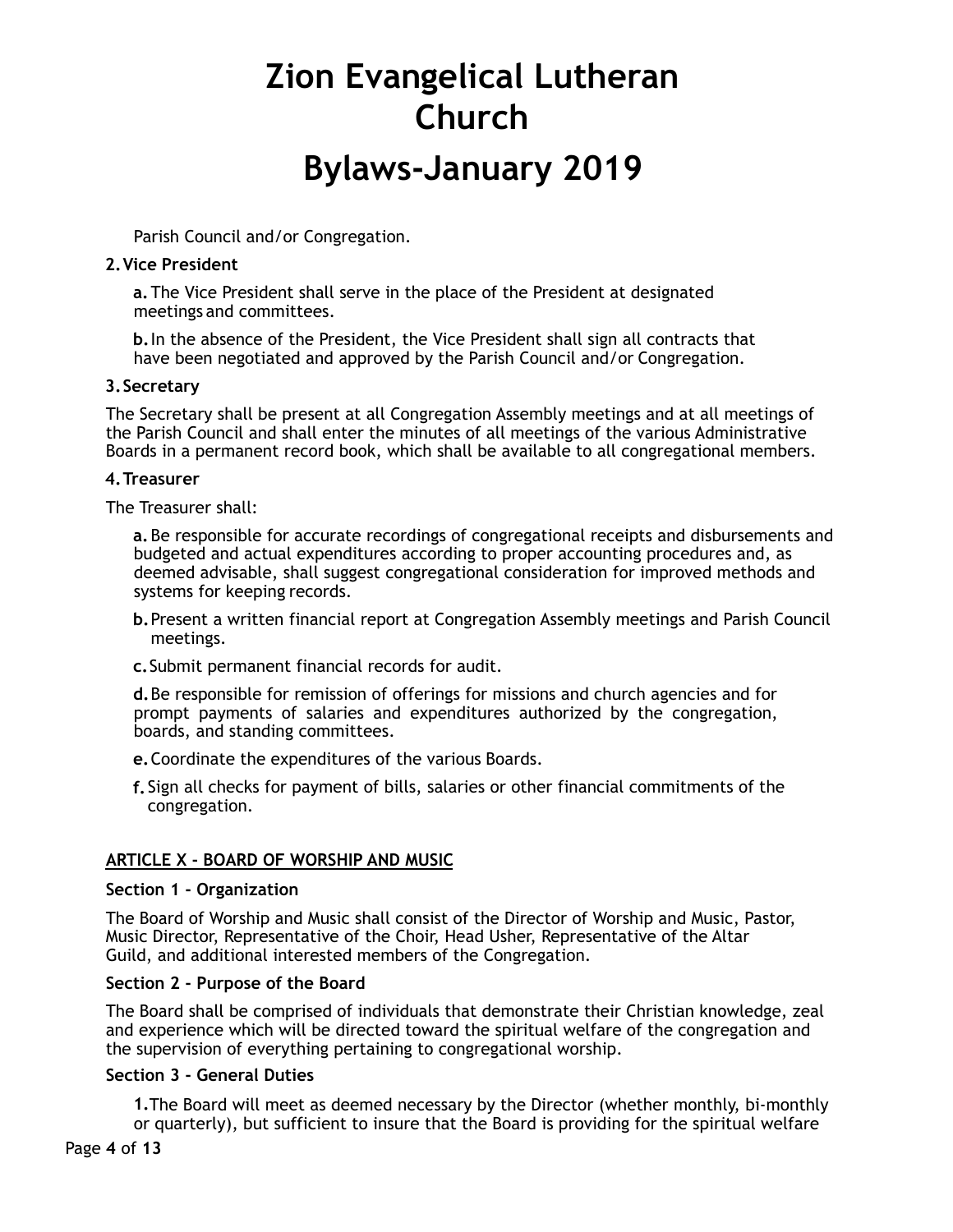of the congregation and the supervision and planning of congregational worship.

**2.**The Board will maintain permanent meeting minutes of each meeting. A copy of all minutes must be provided to the President and Secretary of the Parish Council and presented at the next scheduled Council meeting.

**3.**The Board will submit an annual budget to the Board of Financial Affairs in October of each year for the following year. The budget shall include, but not be limited to, supplies for the Altar, Ushers, Choir and related materials.

### **Section 4 -Areas of Responsibilities**

**1.**The Board will plan in advance the various seasons and celebrations of the Church year including selection of hymns, participation of the various choirs, themes and unusual duties required of persons participating in the services such as Ushers, Lay Assistants, Lectors, Acolytes and Torch Bearers.

**2.**Supervise Music Director and Choirs.

**3.**Arrange for guest Ministers as needed.

**4.**Staff, train and supervise ushers.

**5.**Set time and schedule of Church services.

**6.**Evaluate new forms of worship, liturgies and hymns.

**7.**Supervise the Altar Guild in the care, use and maintenance of the communion, baptism and altar furnishings, decorations at church festivals, and vestments.

**8.**Maintain adequate supply of expendable material for worship such as communion wine and wafers, baptismal napkins, candles, etc. in conjunction with the Altar Guild.

**9.**Work with the Board of Fellowship to encourage joint activities for the children, youth and adult members of congregation.

**10.**Work with the Board of Membership and Lay Ministry to encourage lay participation in worship service as Communion Assistants, Ushers and Readers.

**11.**Work with Board of Christian Welfare to arrange for distribution of flowers to the sick and shut- ins.

**12.**Maintain records on worship and communion attendance.

**13.**Assist and develop relationships with other Lutheran and Non-Lutheran Churches to develop a common understanding and basis for joint worship and fellowship.

**14.**Setup guidelines (cost/schedule, etc.) for weddings, funerals, and other special worship services.

# **ARTICLE XI - BOARD OF MEMBERSHIP AND WITNESS**

### **Section 1 - Organization**

The Board of Membership and Witness shall consist of the Director of Membership and Witness and interested members of the Congregation.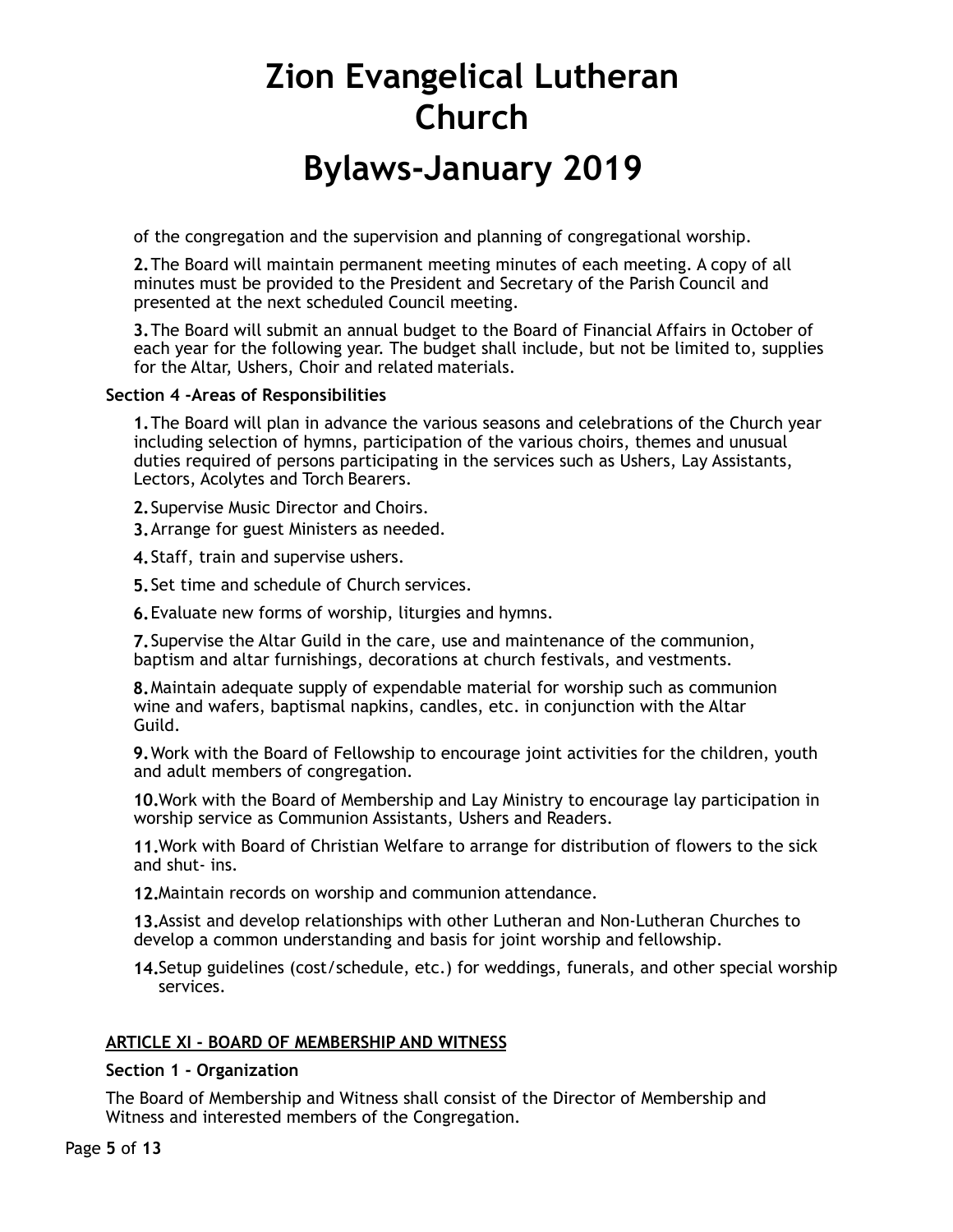# **Bylaws-January 2019**

### **Section 2 - Purpose of the Board**

The basic objectives of the Board are to establish an active program to promote membership, to establish and maintain active program of evangelism, and to enlist the help of the congregation in spreading the Gospel.

### **Section 3 - General Duties**

**1.**The Board will meet as deemed necessary by the Director (whether monthly, bi-monthly or quarterly), but sufficient to insure that the Board is providing an effective program.

**2.**The Board will maintain permanent meeting minutes of each meeting. A copy of all minutes must be provided to the President and Secretary of the Parish Council, and presented at the next scheduled Council meeting.

**3.**The Board must submit an annual budget to the Board of Financial Affairs in October of each year for the following year. The budget shall provide sufficient information and detail to permit review by the Parish Council.

Section 4 - Areas of Responsibility

**1.**Make continual reviews of communion and church attendance of all members, make calls on delinquent members and follow-up with new born children in the congregation to insure they are baptized.

**2.**Assist the Board of Christian Welfare in visiting the sick, hospitalized or shutins in the congregation.

**3.**Be responsible for welcoming new visitors at worship services and help in orientation and integration of new members into the congregation.

**4.**Encourage, support and assist in the work of the Board of Christian Fellowship and the church societies.

**5.**Share with the Pastor in proclaiming the Gospel to all people through programs intended to reach the un-churched.

**6.**Encourage prayer in church and home for concern toward all peoples and nations.

**7.**Maintain an ongoing visitation program.

**8.** Insure publication of upcoming events and services through local newspapers, Sunday bulletins and parish newsletter.

# **ARTICLE XII - BOARD OF FINANCIAL AFFAIRS**

### **Section 1 - Organization**

The Board of Financial Affairs shall consist of the Director of Financial Affairs, Treasurer, Financial Secretary, Assistant Treasurer and a minimum of four (4) tellers/counters.

### **Section 2 - Purpose of the Board**

The basic objectives of this Board are to initiate programs for the development of good Page **6** of **13**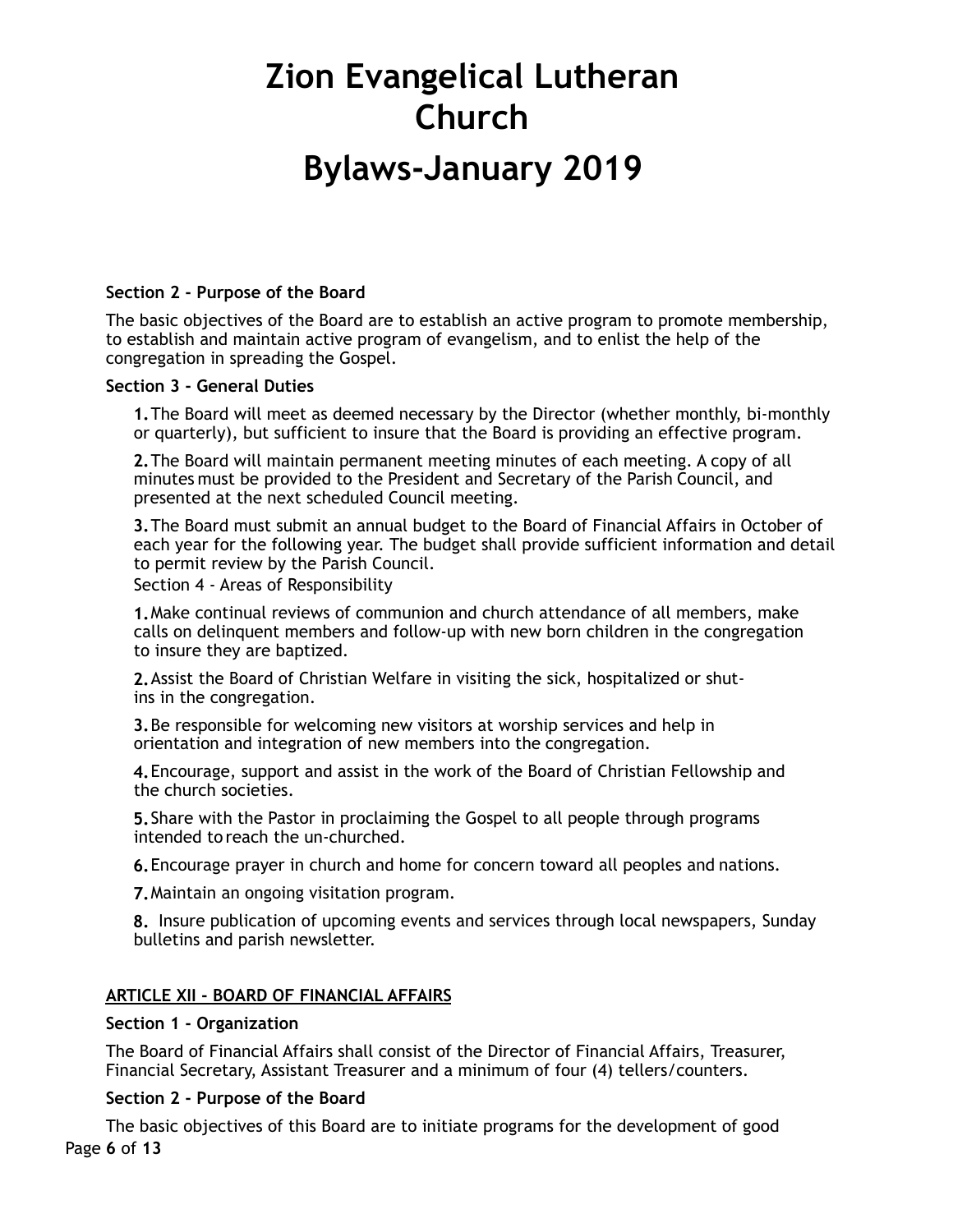# **Bylaws-January 2019**

stewardship within the members of the congregation with regard to time, talents and financial support, and to ensure financial stability of the congregation.

### **Section 3 - General Duties**

**1.**The Board will meet as deemed necessary by the Director (whether monthly, bi-monthly or quarterly), but at least once every fiscal quarter to review the financial condition of the church.

**2.**The Board will maintain permanent meeting minutes of each meeting. A copy of all minutes must be provided to the President and Secretary of the Parish Council and presented at the next scheduled Council meeting.

**3.**The Board will submit an annual budget to the Parish Council in November of each year for the following year.

### **Section 4 - Areas of Responsibility**

**1.**To be responsible with the Treasurer for safe deposit and recording of all funds, remission of offerings to designated missions and church agencies, and prompt payment of salaries and bills as authorized by the congregation and appropriate boards.

**2.**Responsible for developing together with the Pastor stewardship programs.

**3.**Provide opportunities for development of talents through training courses, workshops, seminars and conferences.

**4.**Work with the Boards of Christian Education and Christian Welfare to foster support for missions and charities through rallies, festivals, films, letters, and guest speakers.

**5.**Maintain records on contributions, gifts and memorials issuing quarterly statements of contributions, and notes of recognition for gifts and memorials.

**6.**Furnish to the congregation annually the contribution envelopes and supplies for special seasons such as Easter coin folders, etc.

**7.**The Board shall coordinate with the Board of Church Facilities and the President to insure the President, Treasurer, Secretary, and Financial Secretary, are bonded and a security bond exists.

**8.**To assist Treasurer in having an independent audit conducted of the church financial records annually.

**9.**Preparation of Congregational budget.

### **Section 5 - Financial Secretary**

**1.**Appointed annually by the Council.

**2.**Provide for the counting of offerings of the Congregation and recording of all contributions by members for whatever purpose.

**3.**Requisition and distribute offering envelopes.

**4.**Issue annual statements to members showing their offerings, plus at other times upon specific request of any individual member(s).

**5.**Deposit funds in the name of the Congregation in a bank designated by the Parish Council.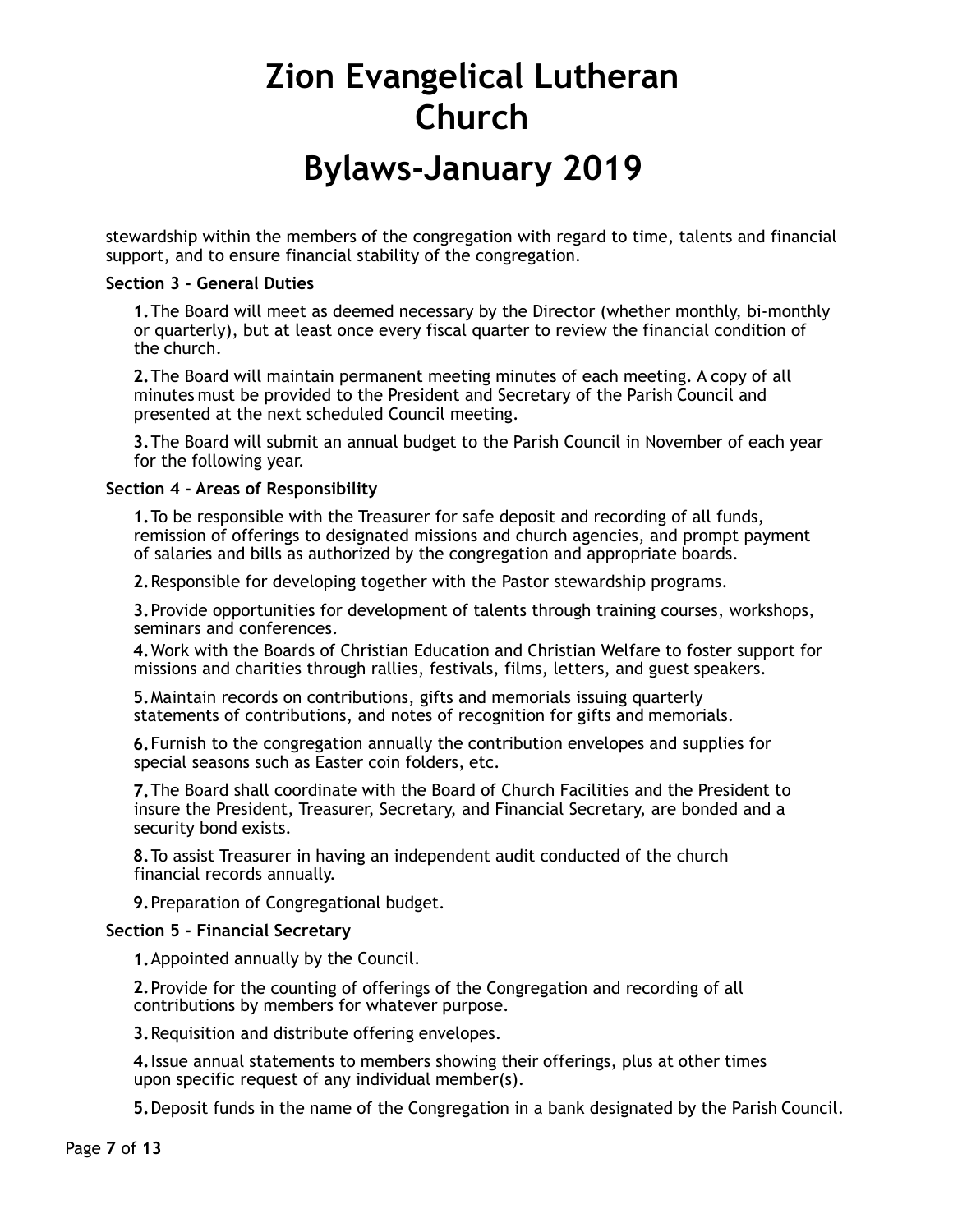# **Bylaws-January 2019**

**6.**Train tellers/counters.

# **Section 6. Assistant Treasurer**

**1.**Appointed annually by the Council.

**2.**Assist Treasurer in carrying out duties outlined in Article IX Section 5 Number 4 including authorized to sign all checks for payment of bills, salaries or other financial commitments of the congregation during extended absences of the treasurer.

# **Section 7. Director of Financial Affairs**

 **1.** Shall provide oversight and guidance to the Board of Financial Affairs, including investments associated with memorial funds.

 **2.** Shall establish and update financial procedures and policy for the Congregation.

3. Shall conduct an additional internal audit of the books and records of the Church during years when no outside auditor is so tasked.

# **ARTICLE XIII - BOARD OF CHRISTIAN WELFARE**

# **Section 1 - Organization**

The Board of Christian Welfare shall consist of the Director of Christian Welfare and interested members of the Congregation.

# **Section 2 - Purpose of the Board**

The basic objectives of this Board are to investigate situations of human need or Christian concern and recommend or coordinate congregational action to respond to them within the congregation, community or in the State, National or International levels.

# **Section 3 - General Duties**

**1.**The Board will meet as deemed necessary by the Director (whether monthly, bi-monthly or quarterly), but sufficient to insure the needs of the congregation are being administered.

**2.**The Board will maintain permanent meeting minutes of each meeting. A copy of all minutes must be provided to the President and Secretary of the Parish Council and presented at the next scheduled Council meeting.

**3.**The Board will submit an annual budget to the Board of Financial Affairs in October of each year for the following year.

# **Section 4 - Areas of Responsibilities**

**1.**Inform the congregation of Church's Social Service Agencies, mission projects conducted by the Lutheran Church.

**2.**Establish a list of shut-ins and sick, and coordinate visits.

**3.**Work with the Altar Guild for distribution of altar flowers to the sick and shut-ins.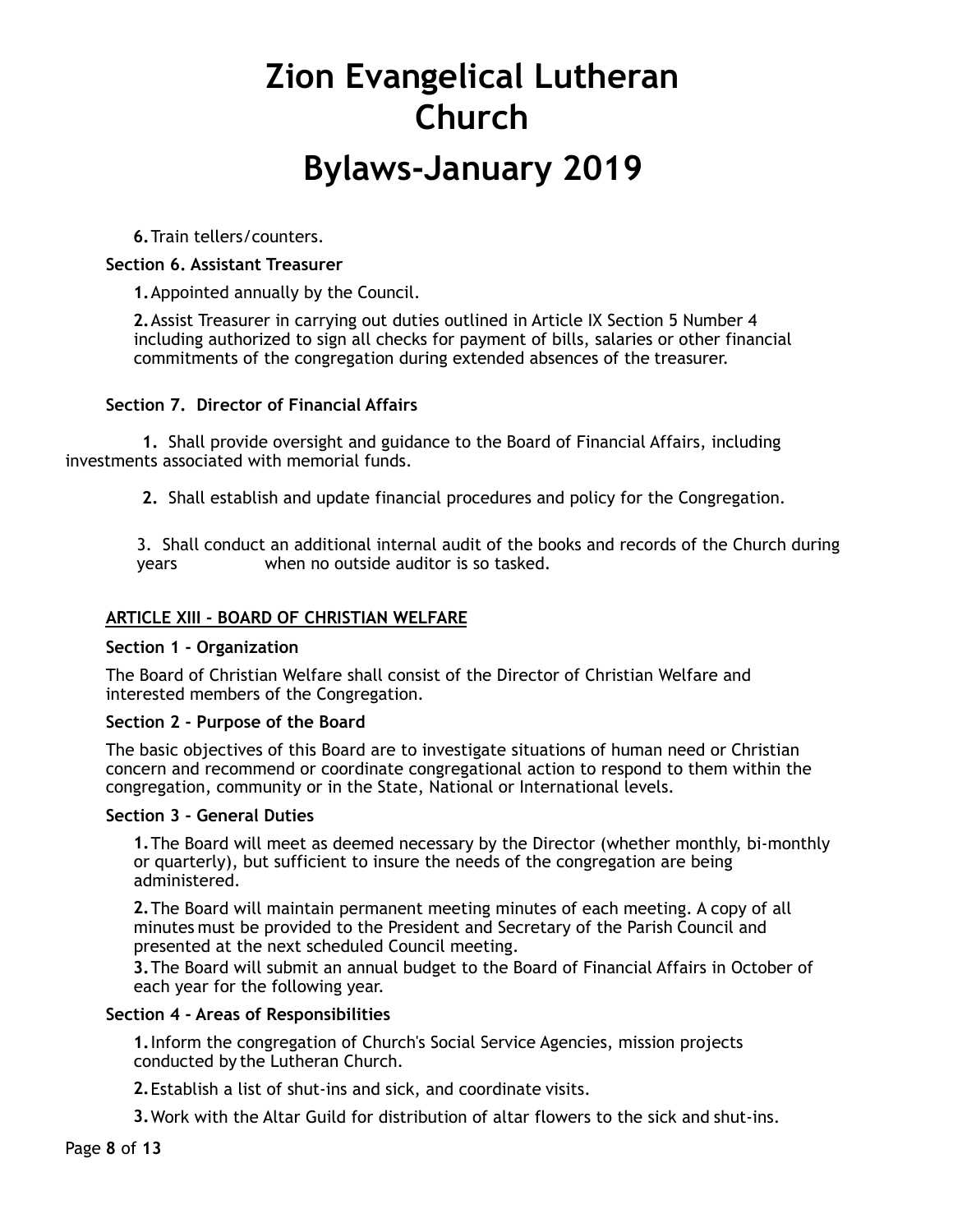**4.**Respond to needs of Lutheran Church and community efforts, such as clothing and food drives and financial support to service organizations.

**5.**Inform the congregation of services available including helping the disadvantaged, elderly and minorities, and suggesting financial assistance to candidates studying for full time church work.

**6.**Maintain and make available information on services provided by the church or social agencies in the local community for assistance, including alcoholism, drugs, emotional illness, marital problems, clothing and food needs, etc.

**7.**Evaluate outside appeals for funds and make recommendations to the Parish Council.

# **ARTICLE XIV - BOARD FOR CHRISTIAN EDUCATION**

#### **Section 1 - Organization**

The Board of Christian Education shall consist of the Director of Christian Education, a Representative of Sunday School, and interested members of the Congregation.

#### **Section 2 - Purpose of the Board**

The basic objectives of this Board are to plan and administer the total educational program of the congregation, to determine policies, to select personnel, to arrange for equipment and facilities, and supervise the entire educational program.

#### **Section 3 - General Duties**

**1.**The Board will meet as deemed necessary by the Director (whether monthly, bi-monthly or quarterly), but sufficient to insure that the Board is providing a total educational program for the congregation and to insure such programs are operating as planned.

**2.**The Board will maintain permanent meeting minutes of each meeting. A copy of all minutes must be provided to the President and Secretary of the Parish Council and presented at the next scheduled Council meeting.

**3.**The Board will submit an annual budget to the Board of Financial Affairs in October of each year for the following year. The budget shall include, but not limited to, anticipated income, expenditures for supplies, educational material, church library, audio-visual aids, etc., which the Board feels are necessary to provide a total educational program within the needs of the church.

### **Section 4 - Areas of Responsibilities**

**1.**Responsible for supervision of Sunday School, children, youth, young adult and adult Bible study programs; confirmation classes and Vacation Bible School. This includes setting policies as deemed necessary.

**2.**To enlist aid of congregation for Teachers and Assistants.

**3.**Maintain records of membership in educational programs and encourage the uninvolved. **4.**Work with the Fellowship Board to encourage joint activities for the children, youth and adult members of the congregation.

**5.**The Board of Christian Education shall be represented on and attend the Nursery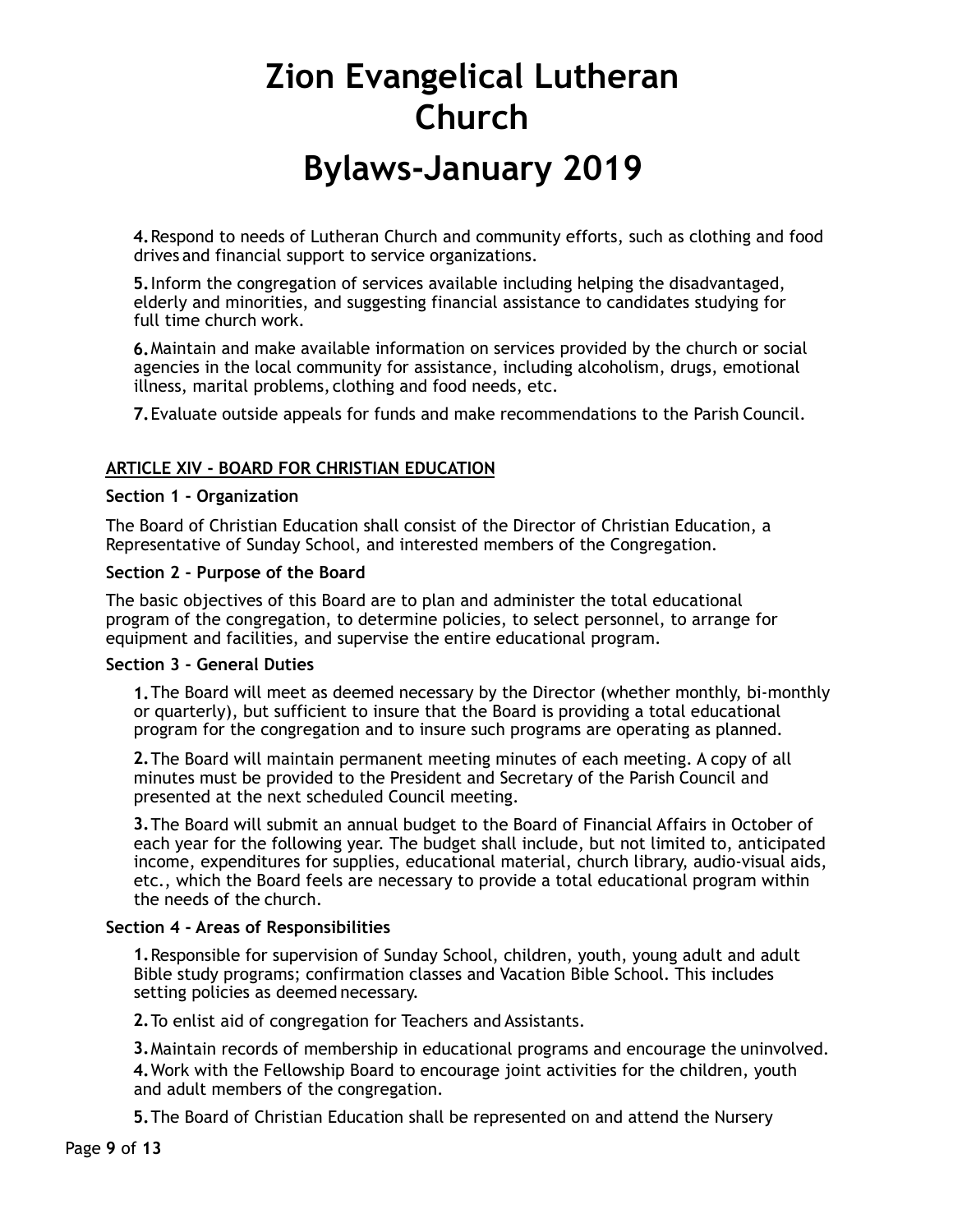School Board and report to the church council. Any member of Council may also attend the Nursery School Board meetings.

**6.**Review, analyze and approve material used in the various educational programs.

**7.**Work with the Board of Membership and Witness to encourage total congregational involvement.

**8.**Work with the Board of Church Facilities to insure church property, facilities and equipment are safe for youth, handicapped and adult members of the congregation.

# **ARTICLE XV - BOARD OF CHRISTIAN FELLOWSHIP**

# **Section 1 - Organization**

The Board of Christian Fellowship shall consist of the Director of Christian Fellowship, a Representative from each social group, and interested members of the Congregation.

### **Section 2 - Purpose of the Board**

The basic objectives of this Board are the strengthening of the spiritual and social fellowship between congregation members, the integration of new members into the life of the congregation, and the general building-up of mutual cooperation, trust and enjoyment among the members of the congregation.

### **Section 3 - General Duties**

**1.**The Board will meet as deemed necessary by the Director, but sufficient to insure that the Board is providing a total fellowship program for the congregation and to insure such programs are operating as planned.

**2.**The Board will maintain permanent meeting minutes of each meeting. A copy of all minutes must be provided to the President and Secretary of the Parish Council.

**3.**The Board will submit an annual budget to the Board of Financial Affairs in October of each year for the following year with sufficient information and detail to permit review by the Parish Council.

### **Section 4 - Areas of Responsibilities**

**1.**Establish, plan, and supervise a total program for Christian Fellowship taking into account all members of the congregation.

**2.**Maintain constant contact with other Administrative Boards, both suggesting to them ways of furthering the work of their Boards through fellowship and request suggestions for fellowship activities.

**3.**Provide for the integration of new members and their families into the congregation through periodic fellowship nights, dinners and the like in conjunction with the Boards of Worship and Music, Membership and Witness.

**4.**Assist social groups both in planning and, if necessary, obtaining financial aid to conduct activities for the youth, young adults and adults.

**5.**Coordinate activities with the Board of Christian Welfare.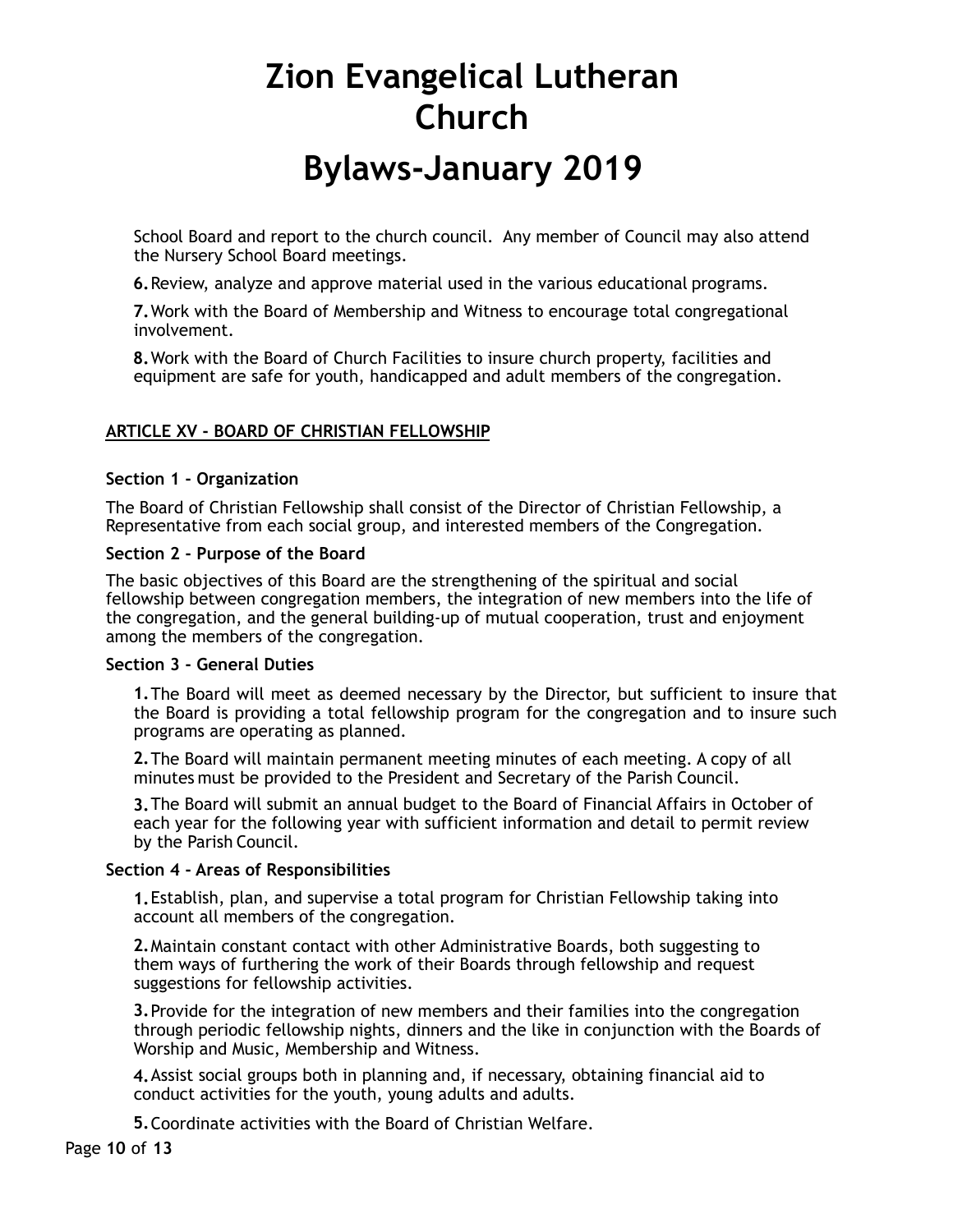# **Bylaws-January 2019**

**6.**Periodically sponsor dinners, fellowship nights, etc., in conjunction with the Board of Membership and Witness.

# **ARTICLE XVI - BOARD OF CHURCH FACILITIES**

### **Section 1 - Organization**

The Board of Church Facilities shall consist of the Director of Church Facilities and at least two (2) interested members of the Congregation.

### **Section 2 - Purpose of the Board**

The basic objectives of the Board are the proper maintenance and repair of the Church property; the supervision of all renovations and expansions; and the general protection of the Congregation against loss, damage or injury.

### **Section 3 - General Duties**

**1.**The Board will meet as deemed necessary by the Director (whether monthly, bi-monthly or quarterly), but sufficient to ensure that the Board is providing a total program of maintenance and repair to Church properties and the protection of the Church's assets.

**2.**The Board will maintain permanent meeting minutes of each meeting. A copy of all minutes shall be provided to the President and Secretary of the Parish Council and presented at the next scheduled Council meeting.

**3.**The Board shall submit an annual budget to the Board of Financial Affairs in October of each year for the following year with sufficient information and detail to permit review by the Parish Council. The budget shall include general maintenance materials and planned renovations or expansion projects.

### **Section 4 - Areas of Responsibilities**

**1.**Provide for maintenance of all church properties and equipment, and recommendations to the Congregation for needed repairs, improvements or replacement.

**2.**Conduct an annual inspection and inventory of all church properties, equipment and supplies, and maintain a record of acquisitions.

**3.**Supervise activities and working hours of Sexton; coordinating additional custodial hours and services as may be required. Prepare detailed list of custodial requirements.

**4.**Issue keys for church property to appropriate members and employees of the church and outside services as may be required.

**5.**Annually review with President and Treasurer insurance coverage of church property and employees, and adjust coverage as deemed necessary.

**6.**Enlist work crews for special repairs, improvements, cleaning, painting, decorating, landscaping and other projects.

**7.**Obtain original copies of all church records related to property deeds, insurance policies, service contracts, and similar official documents. The original documents shall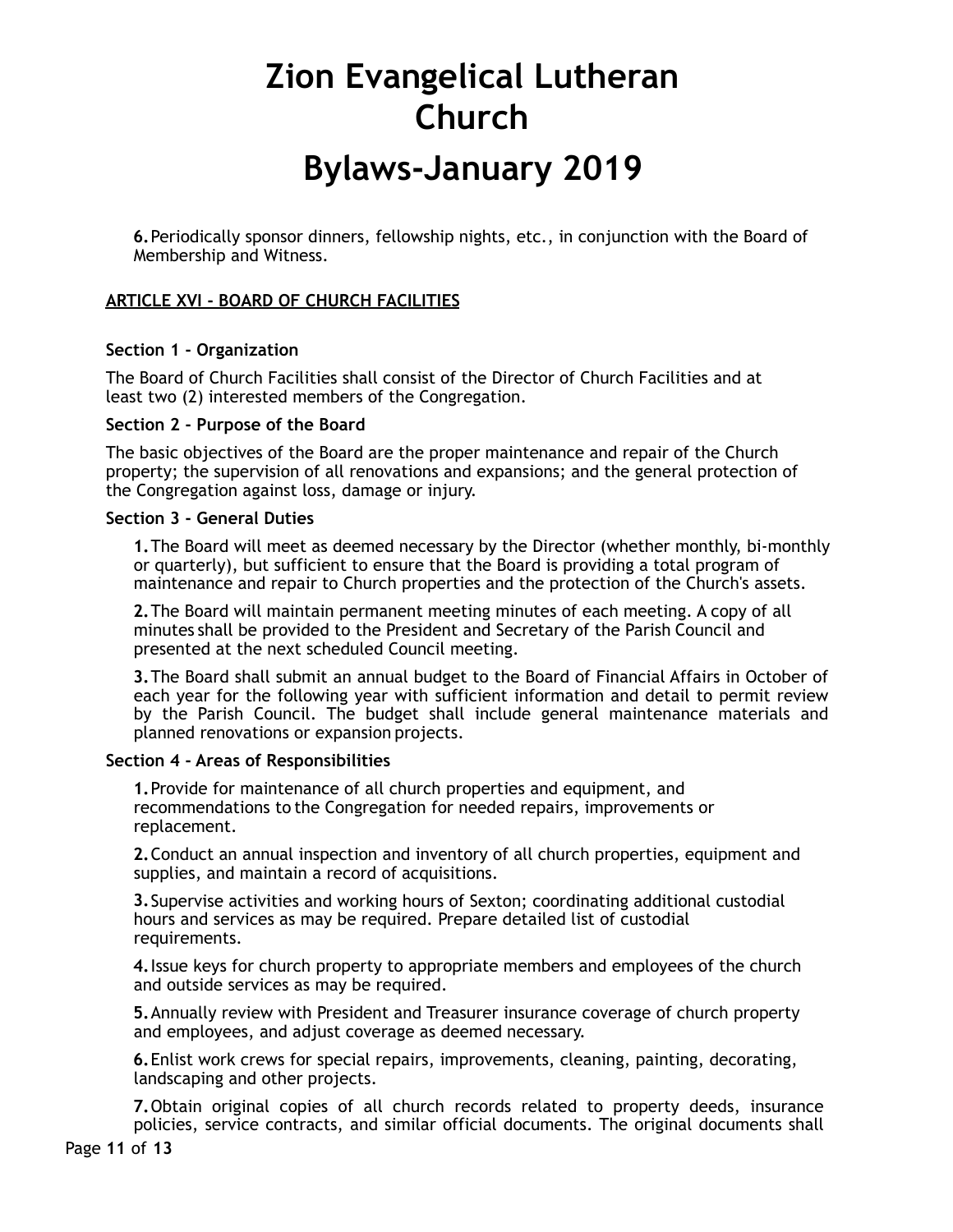be stored in a safety deposit box.

**8.** Set all polices and fees for the rental and use of church property and equipment.

**9.** Insure that property is at all times clear of hazards; such as snow and ice on sidewalks, stairs and driveways.

**10.**Establish and oversee the work of a renovation or expansion committee in the planning, solicitation of bids, and evaluation, contract award, project scheduling, and completion. The Board and Committee will work with the Council and Board of Financial Affairs.

**11.**Ensure compliance with local, State and Federal regulations, ordinances, and codes related to safety, health and similar issues.

### **ARTICLE XVII -SCHOLARSHIP COMITTEE**

There shall be a Zion Lutheran Church Scholarship Committee, appointed by the Council, to be comprised of 3 members of the congregation with staggered terms of 3 years. The Committee shall self-select a Chairperson each year. Members shall be eligible for reappointment. They shall oversee all aspects of the scholarship process, including advertising, review of candidates, selection (or non-selection) of applicants, and making all decisions regarding any amounts to be awarded. All scholarship funds associated with Zion Lutheran Church will be administered by the scholarship committee. The decision-making process within the committee is completely confidential. The scholarship committee will advise the Council of its final decisions regarding the recipients of scholarships, and the amounts awarded.

# **ARTICLE XVIII MUTUAL MINISTRY COMMITTEE**

### **Section 1 – Mission**

To strengthen the mutual ministry of the congregation and the pastor through listening and clarifying, sharing and communicating, and reviewing and reflecting. To care for the pastor by conferring support and providing counsel in order to facilitate effective relationships among the pastor and congregational members.

### **Section 2 – Membership**

The committee will consist of four members, mutually selected by the Pastor and Council, who are drawn from a cross-section of the Congregation. (Paid staff is not eligible for this committee.) Because of the need for complete confidentiality, Mutual Ministry Committee discussions are to be kept completely confidential (i.e. not shared with spouses, children, other members of the congregation, or with any non-members.)

### **Section 3 – Responsibilities**

To commit to ongoing prayer support for one another.

To reflect with the Pastor in his/her self-evaluation, continuing education interest, and ramifications of ministry reviews, goals and priorities.

To celebrate milestones, events, successes, etc., with the Pastor.

To identify and help address early warning signs of misunderstandings within the congregation and Pastor.

Page **12** of **13**